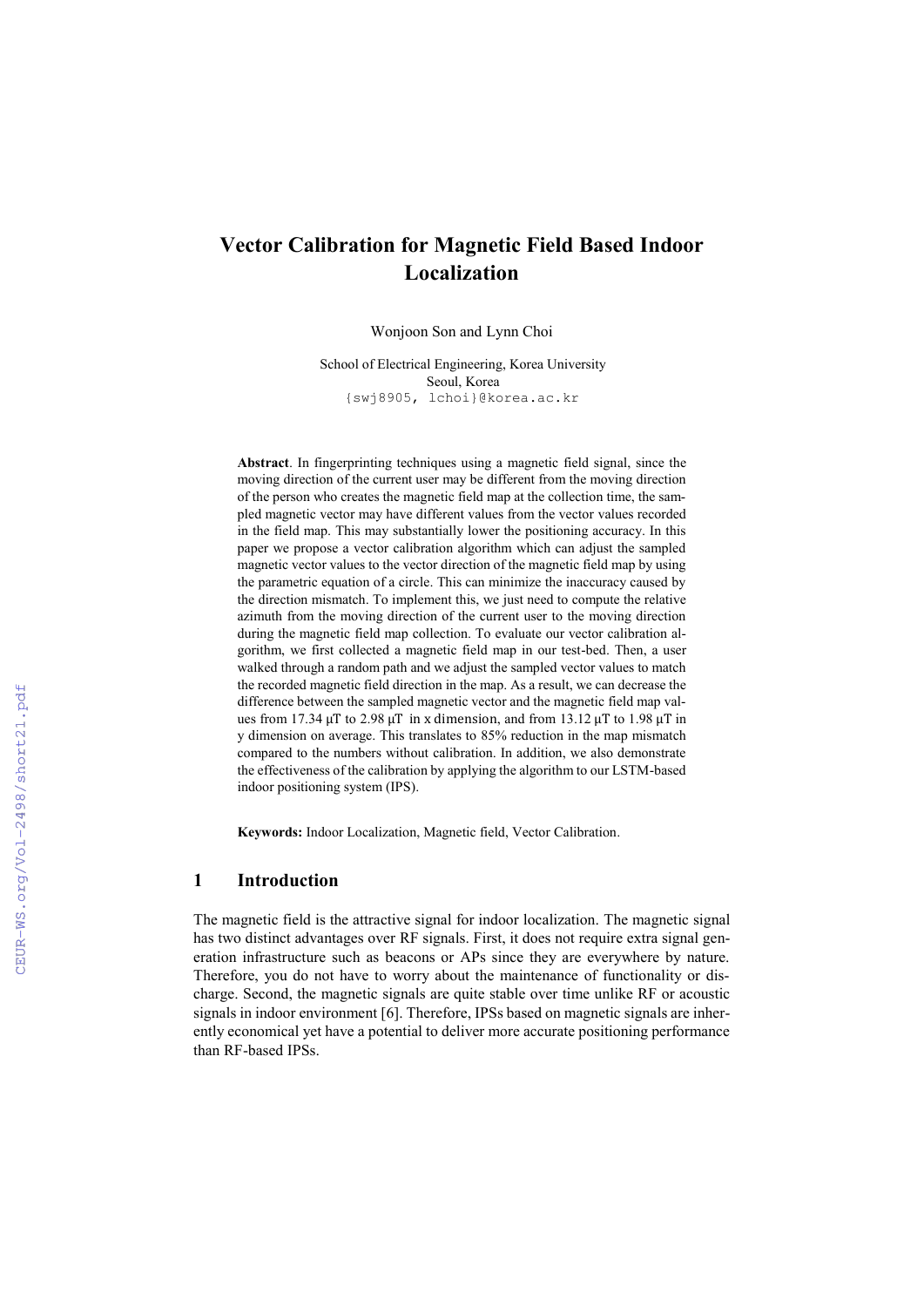However, magnetic sensors have the disadvantage that their vector values differ depending on the direction. It causes a mismatch with the magnetic field map. To avoid this problem, many researches usually use only the magnitude of the vector, which remains constant for rotation. However, using only the magnitude reduces the uniqueness of the fingerprint. In the fingerprinting technique, the more values used as the fingerprint, the higher the uniqueness of the fingerprinting. The uniqueness of the fingerprint is an important factor affecting both the localization accuracy and the speed of initial positioning.

In this paper, we propose a magnetic vector calibration algorithm that can compensate the change of a user's moving direction and adjust the sampled vector sequence to the original direction recorded in the magnetic map. Since we calibrate the vector sequences dynamically all the time relative to the original direction in the magnetic map, the calibrated vector sequences can still match the numbers stored in the magnetic map, minimizing the difference between the sampled vector sequences and the original sequences in the map for the same path. Due to the uniqueness of vector fingerprint compared to the magnitude fingerprint, we can achieve higher positioning accuracy as well as faster initial positioning.

To do the calibration, we should be able to compute the relative azimuth from the moving direction of the current user to the moving direction during the magnetic field map collection. For this, we use a gyroscope in a smartphone. Since the gyroscope measures the angular velocity, we can calculate the rotation angle of the smartphone, that is, the walking direction of the user. And we measure the azimuth from the magnetic north with a compass sensor. Then by applying the parametric equation of a circle, we can adjust the sampled magnetic vector values to the moving direction of the field map collector. As a result, although the user walked in a random direction in real-time test, we could reduce the mismatch with the magnetic map to about 85%.

We also test the impact of our magnetic vector calibration, by applying it to our LSTM-based IPS [6, 8], where we use recurrent neural network models such as LSTM to learn all the potential moving paths of a user and their corresponding magnetic vector and position sequences. Without calibration, the actual real time test error for the test path rises-up to above 5 meters, more than an order of magnitude degradation in the localization performance. By applying the calibration algorithm, we could achieve the average positioning error of about 0.73 meters.

The remainder of this paper is organized as follows. Section II discusses the related works. Section III presents the detailed vector calibration algorithm. Section IV shows the experimentation results of a real-time test with and without our proposed calibration algorithm. Finally, Section V concludes the paper.

## **2 Related Work**

In the magnetic signal-based fingerprinting, the three-dimensional magnetic vector signal is used as the fingerprint for each position. While the magnetic signal generally points to true north in outdoor environment, the magnetic field is further distorted in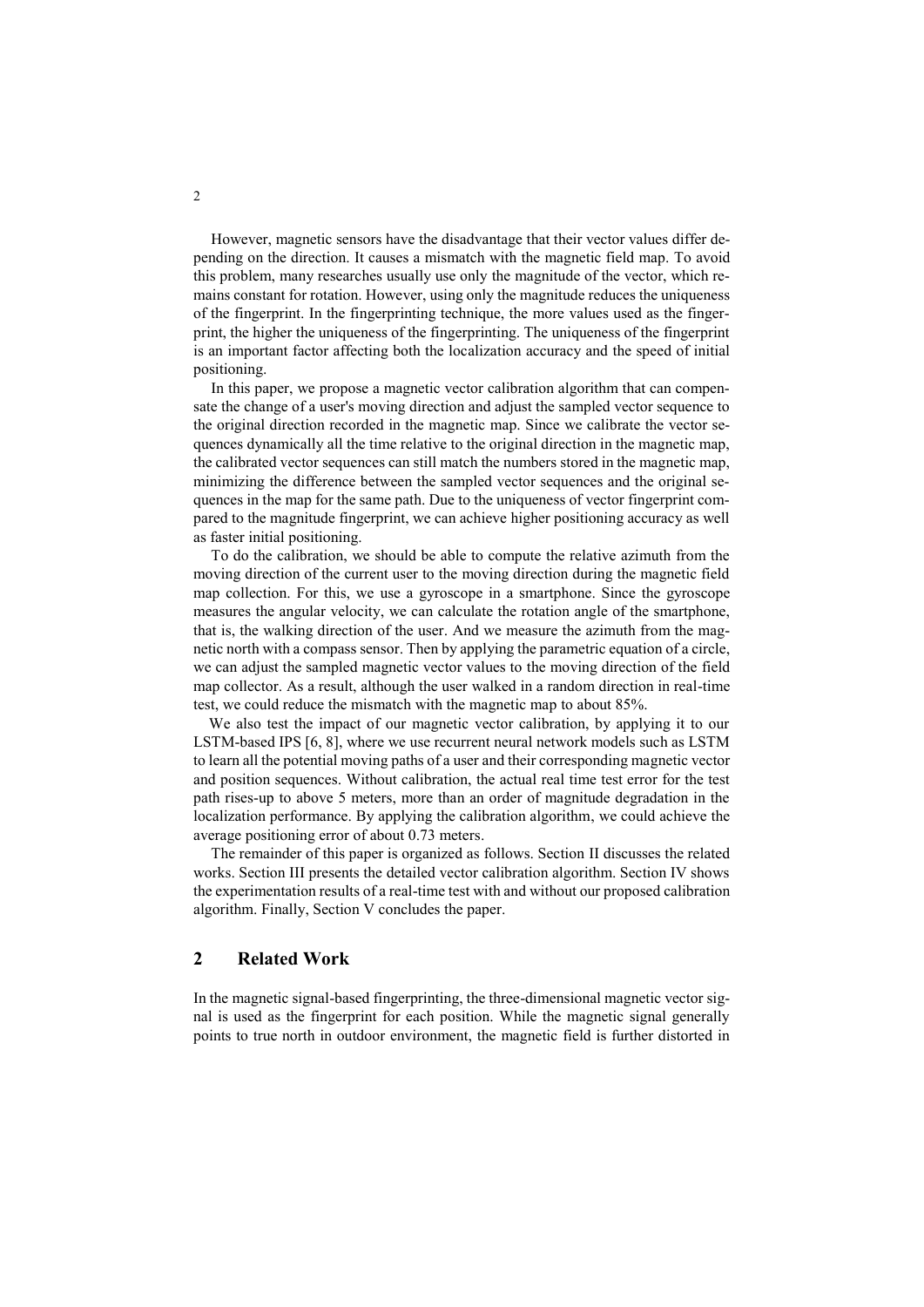indoor environment by the structure of the building such as concrete walls, iron doors and elevators, which leads to a more unique signal value for each position.

In the magnetic field-based fingerprinting techniques, two types of magnetic signal values can be used: a magnetic vector or the magnitude of the magnetic vector.

**Magnetic vector as a fingerprint:** The 3-axis magnetic sensor reads a magnetic vector in the three-dimensional space relative to the smartphone orientation. The vector value differs depending on the orientation of the sensor, so it is quite difficult to use as a fingerprint. During the positioning phase, a user may sample magnetic vectors in a direction different from the field map. This can cause a mismatch for the mapping, which leads to inaccurate localization. To avoid this problem, Chung et al. [2] made the wearable device with four magnetic sensors to measure the magnetic field in four different directions simultaneously. Similarly, Xie et al. [1] collected magnetic field vectors for different directions each position. However, it takes a lot of time and manpower to construct a magnetic field map in a largescale indoor environment. For example, if it takes five hours to collect a magnetic field map in one direction, collecting four directions may take 20 hours. In addition, since a user may move in any of 360 degrees direction, other than those four directions, there could be other mismatches due to the sensor orientation difference.

**Magnitude of a magnetic vector as a fingerprint**: The magnitude of the magnetic vector is widely used in many magnetic field based IPSs [3, 4]. The magnitude remains constant regardless of the sensor orientation. So, using magnitude, you do not have to worry about the direction. However, using only magnitude reduces the uniqueness of the fingerprint since the number of values in the map matching the sampled fingerprint decreases as the three-dimensional vector becomes a scalar. In fingerprinting, the more values used as the fingerprint, the higher the uniqueness of the fingerprint. The uniqueness of the fingerprint is an important factor leading to the localization accuracy. For example in an IPS based on particle filter, as the uniqueness of the fingerprint is reduced, it may take a longer time to locate the position [1]. Therefore, particle filter based IPS usually use sensor fusion to increase the uniqueness of the fingerprint. Zeng et al. [4] used Wi-Fi and images as well as magnetic sensor as fingerprints. Akai and Ozaki [5] used Light Detection and Ranging (LIDAR) in addition to magnetic sensor for localization. However, this has extra cost and since the signal noise of these sensors may be larger than the magnetic sensor, the positioning accuracy may be lowered.

In our work we use a magnetic vector as a fingerprint, which can maintain the uniqueness of the fingerprint, while we collect the magnetic field map only in one direction to minimize the manpower and collection time. In addition, with the dynamic vector calibration algorithm proposed in this paper we can minimize the map matching mismatches even if a user may change his or her direction anytime.

# **3 Magnetic Vector Calibration to Compensate Sensor Orientation**

If you hold a smartphone horizontally and rotate 360 degrees collecting the magnetic field vector in x and y dimension, the graph showing the magnetic vector draws a circle as illustrated in Figure 1.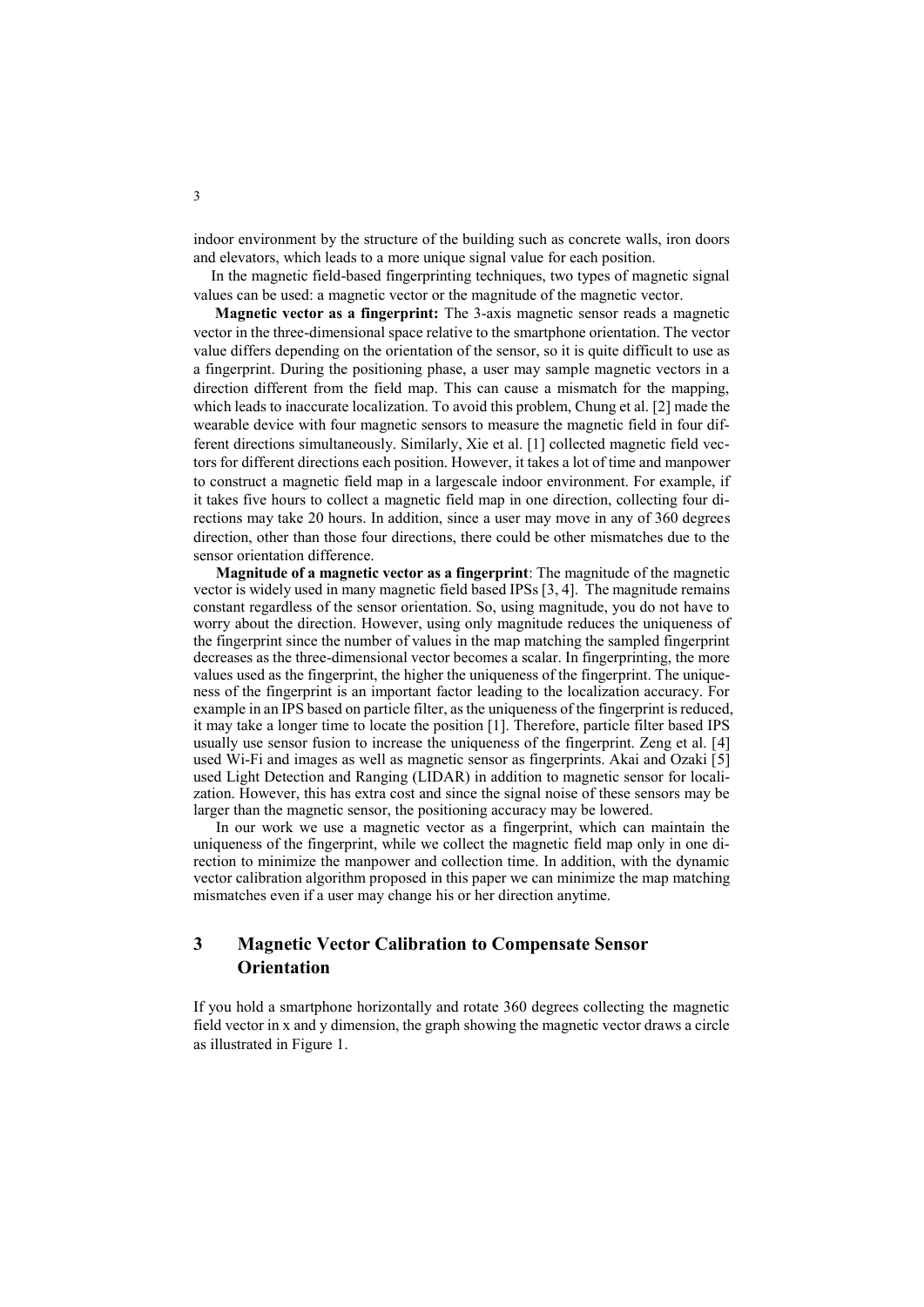

Fig. 1. If you rotate 360 degrees while measuring the magnetic vector at one position, the vector draws a circle.  $\alpha$  is an angle rotated counterclockwise from the magnetic north.

In an indoor environment, the magnetic north may change depending on the location because of magnetic field distortion. For example, Figure 2 shows both the magnetic north direction and the moving direction of the administrator at each location. The red arrows point to the direction of the moving direction of the administrator during the field map collection while the black arrows point to magnetic north. Since the magnetic vector is sensitive to the moving direction, i.e. the sensor orientation, the measurement for the field map collection should be performed in one direction only.

|  | : Direction of magnetic north<br>: Moving direction while the magnetic field map collectio |  |  |
|--|--------------------------------------------------------------------------------------------|--|--|
|  |                                                                                            |  |  |
|  |                                                                                            |  |  |
|  |                                                                                            |  |  |
|  |                                                                                            |  |  |

**Fig. 2.** The black arrow points to the direction of magnetic north. Due to magnetic field distortion, magnetic north varies depending on the location. The red arrows show the moving direction of the administrator during the field map collection.

Let us first define the notations used for the calibration algorithm. When creating a magnetic field map, we represent the magnetic vector collected from a certain position as a tuple  $(B_{map_x}, B_{map_y}, B_{map_z})$ . We also denote the angle between the direction of the map collector and the magnetic vector, i.e. magnetic north be α. Since we assume that a user holds a smartphone horizontally, we can express the magnetic vector as the Equation (1) and Equation (2) by using the parametric equation of a circle. Since we only consider holing a smartphone horizontally in this paper,  $B_{map}$  has the same value in any direction. So, in (1), r, the radius of the circle, can be expressed by Equation (2), where  $B_m$  is the magnitude of the magnetic vector.

$$
B_{map_x} = r(-\sin(\alpha))\tag{1}
$$

$$
B_{map_y} = r\cos(\alpha)
$$
  
\n
$$
r = \sqrt{B_{map_x}^2 + B_{map_y}^2}
$$
  
\n
$$
= \sqrt{B_m^2 - B_{map_z}^2}
$$
\n(2)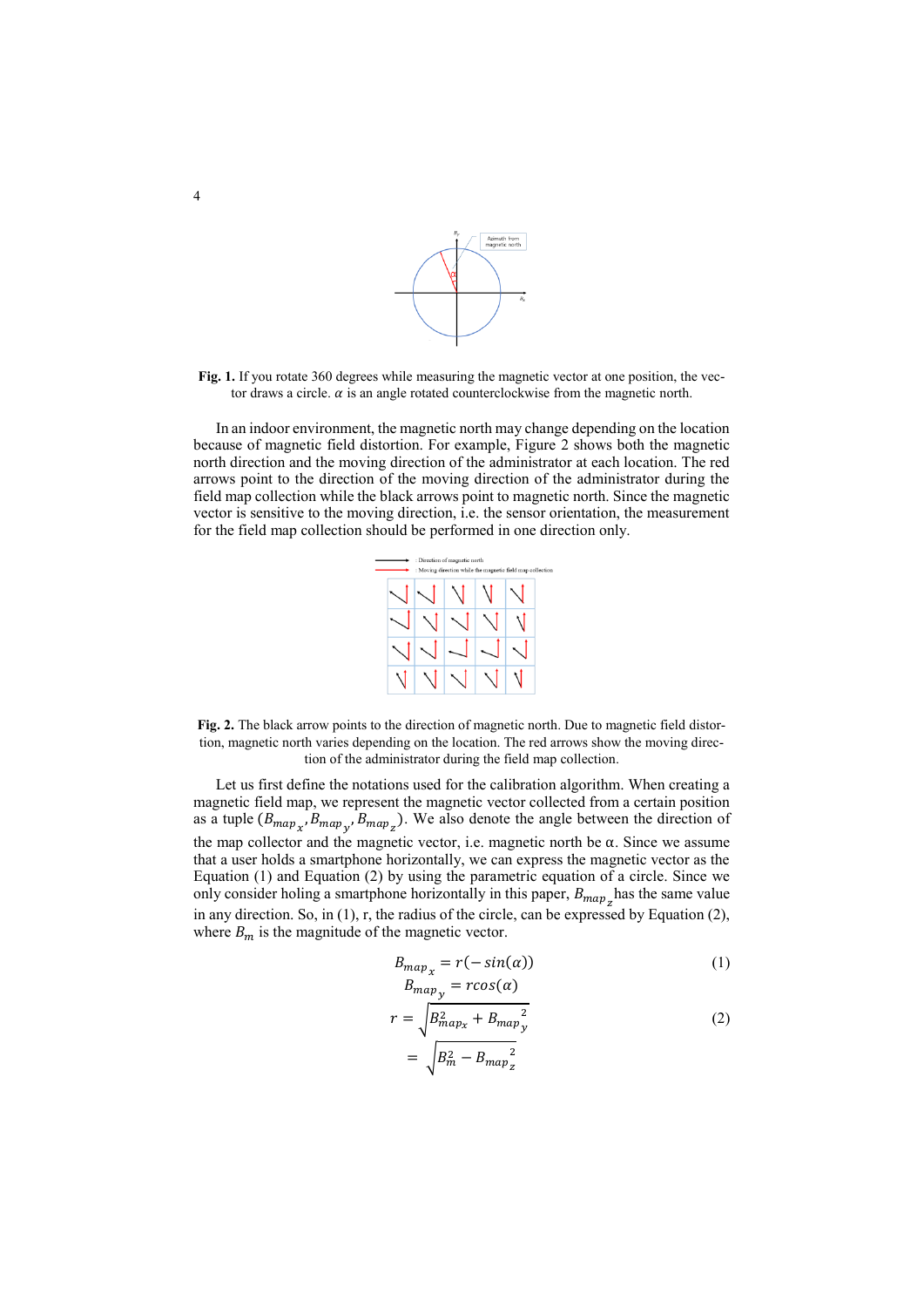When a user walks in some direction during positioning phase, let the value of the magnetic vector sampled by the user be  $(B_{test_{\chi}}, B_{test_{\chi}}, B_{test_{\chi}})$  at the same position. Since we assume that the user holds the smartphone horizontally, the value of the magnetic vector in z dimension is invariant to rotation in the horizontal plane. So,  $B_{test}$ has the same value as  $B_{map_{Z}}$ . Therefore, the radius r can also be obtained by Equation (3). Our goal is to calibrate  $(B_{test_{\chi}}, B_{test_{\chi}})$  with respect to  $(B_{map_{\chi}}, B_{map_{\chi}})$ .

$$
r = \sqrt{B_{test_x}^2 + B_{test_y}^2}
$$
  
= 
$$
\sqrt{B_m^2 - B_{test_z}^2}
$$
 (3)

During the positioning phase, if you know  $\alpha$ ,  $(B_{map_x}, B_{map_y})$  can easily be obtained by  $(1)$  since we can compute radius r by using Equation (3). Since the radius r is invariant to rotation in the horizontal plane, they can be measured regardless of the user's moving direction. However, since  $\alpha$  is changing depending on its position all the time, it cannot be computed by magnetic north.

To address this issue, we use a gyroscope and a compass sensor in a smartphone. The gyroscope can calculate the relative rotation angle, and the compass sensor can measure the azimuth from the magnetic north. When the map collection direction is zero degrees, the gyroscope calculates the current rotation angle, which we call the positioning relative angle. Also, whenever the user walks, the compass sensor calculate the azimuth from the magnetic north at each location, which we call the positioning azimuth. Then, the smartphone can calculate  $\alpha$  by equation (4).

$$
\alpha = positioning\ azimuth - positioning\ relative\ angle \tag{4}
$$

Originally, for relative angle measurements, the user must know the direction of the magnetic field map collection. But if we use true north, the user do not need to. When collecting the magnetic field map, record the relative azimuth from the true north to the database. Then, by measuring the relative azimuth from the true north during positioning phase, the relative rotation angle from the direction of the magnetic field map collection can be calculated dynamically.

Now that we have obtained  $\alpha$  by (3), we can calculate  $(B_{map_x}, B_{map_y})$ . In other words, we can compute the magnetic vector values of the map in any direction in realtime.

### **4 Evaluation**

As we discuss in Section 2, we collect magnetic vectors only in one direction when collecting the field map. Figure 3 visualizes the magnetic field map for our test-bed by showing the vectors only in x dimension. When a user walks along the test path, the smartphone was kept horizontal as in the map collection, but the user may make any horizontal movement freely, i.e. random yaw rotation. The magnetic vector values may change with the yaw rotation, but our goal is to adjust these values as closely as the magnetic field values stored in the field map.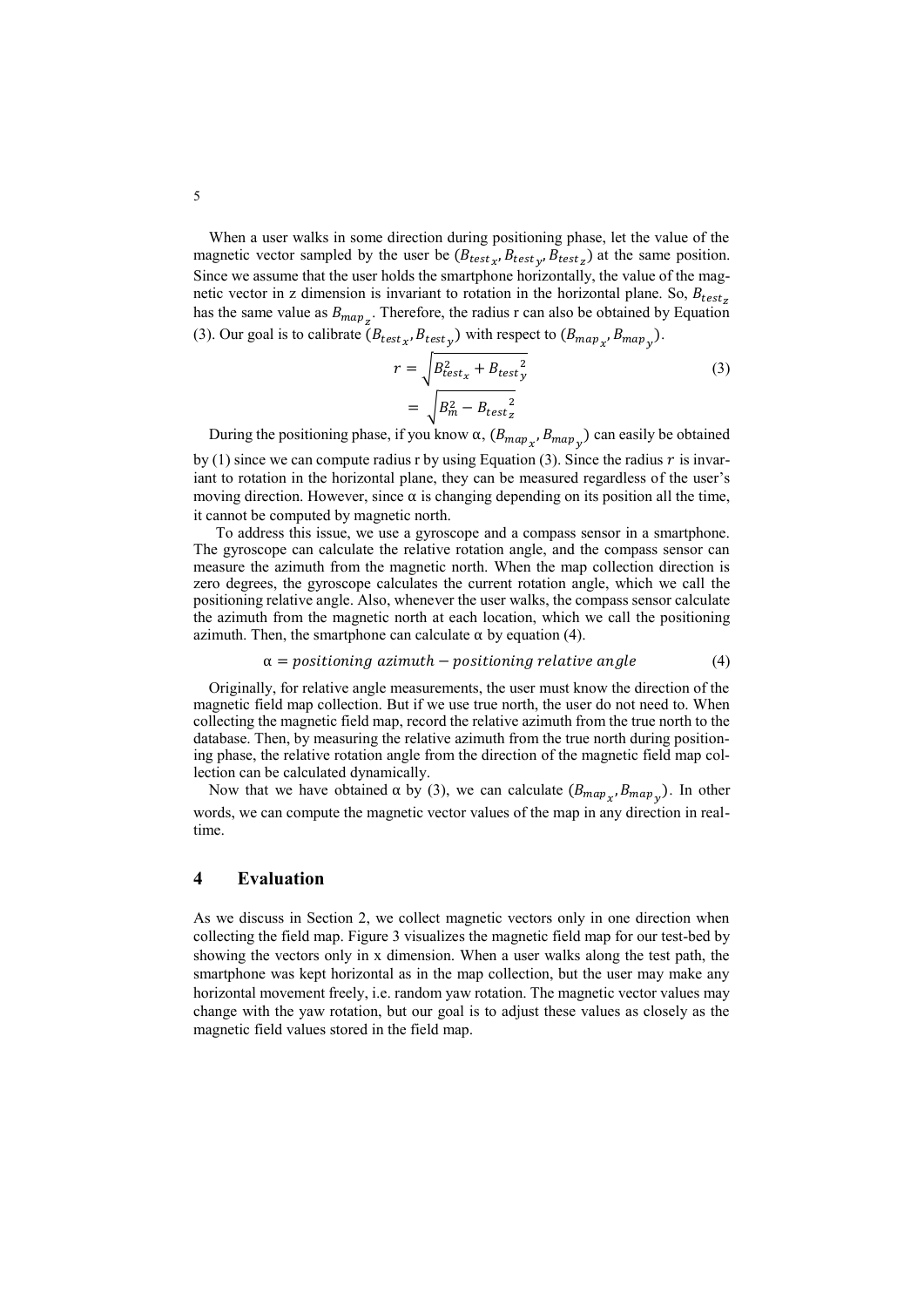

**Fig. 3.** The magnetic field map of our test-bed called Hana Square field map. When collecting the magnetic vectors during the field map construction, we moved in the red arrow direction



**Fig. 4.** The blue line shows the sequence of values extracted from the magnetic field map while the orange line shows the sequence of values measured by the user walking in a random direction. The red line shows the result of calibration. After calibration, the difference with the map is about 2.985μT in x dimension, 1.929μT in y dimension.

Figure 4 compares the same sequences for the same test path in dimensions x and y of the vector space. Unlike the case of magnitude, without calibration the mismatch between the map and the measured samples is quite large. The difference is as high as 65μT. Figure 5 compares only the differences between the map and measured samples in magnitude and vector space in dimensions x and y with and without calibration. The average difference in the magnitude is about 1.929μT while the average differences of the vector in dimensions x and y are  $17.34 \mu$ T and  $13.12 \mu$ T respectively. These huge differences will lead to inaccurate localization in a magnetic field based IPS. However, after applying our calibration, we could reduce these differences to 2.985μT on average in x dimension and to 1.981μT on average in y dimension. This suggests that we can effectively minimize sequence mismatches even with the magnetic vector with the proposed calibration algorithm.

Our LSTM-based IPS using the magnetic field has demonstrated outstanding localization performance in large scale indoor environment [8]. Recurrent neural network models allow continuous tracking since it can use not only the current fingerprint, but also the past sequence of fingerprints. However, since the artificial neural network models try to remember the map exactly, even a little noise can disturb the localization performance.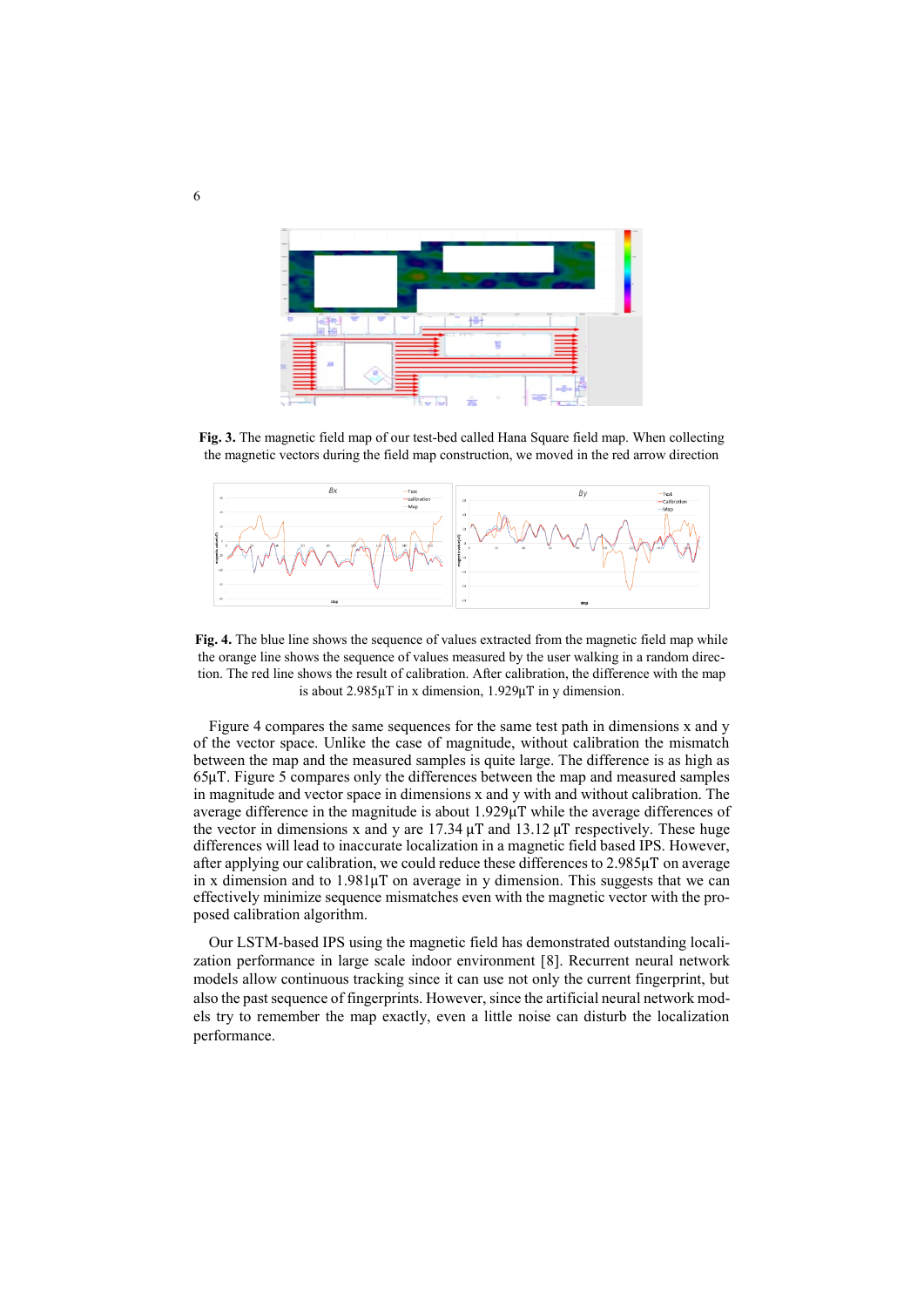

**Fig. 5.** Comparison of differences between the map and the measured samples in the magnitude and in the vector in dimensions x and y with and without calibration.

From the magnetic field map shown in Figure 3 we generate 300,000 data sets, each of which consists of 100 steps of a random pedestrian walk path assuming the random waypoint model [9] as mobility model. 60% of the data sets are used for training, 20% for validation, and the remaining 20% for the test.



**Fig. 6.** The path predicted by LSTM based IPS compared to the actual test path. The blue line shows the actual path of the user. The green line shows the predicted path of LSTM based IPS using the magnetic vector without calibration while the red line shows the predicted path of LSTM based IPS with vector calibration.

After training, the LSTM model has an average positioning error of 0.43 meters for the test set. However, in a real time test with a smartphone, the average positioning error rises to 16.97 meters assuming that we use magnetic vectors without calibration as input to the LSTM model. Figure 6 shows the predicted path result of LSTM model with and without calibration compared to the actual test path. However, with calibration we could reduce this average positioning error back to 0.73 meters. The predicted path with vector calibration is illustrated by the red line in Figure 6.

### **5 Conclusion**

In this paper we propose a magnetic vector calibration algorithm for indoor localization. Since the magnetic vector values change depending on the sensor direction, i.e. the moving direction of a user, it has been seldom used for indoor localization. To enable